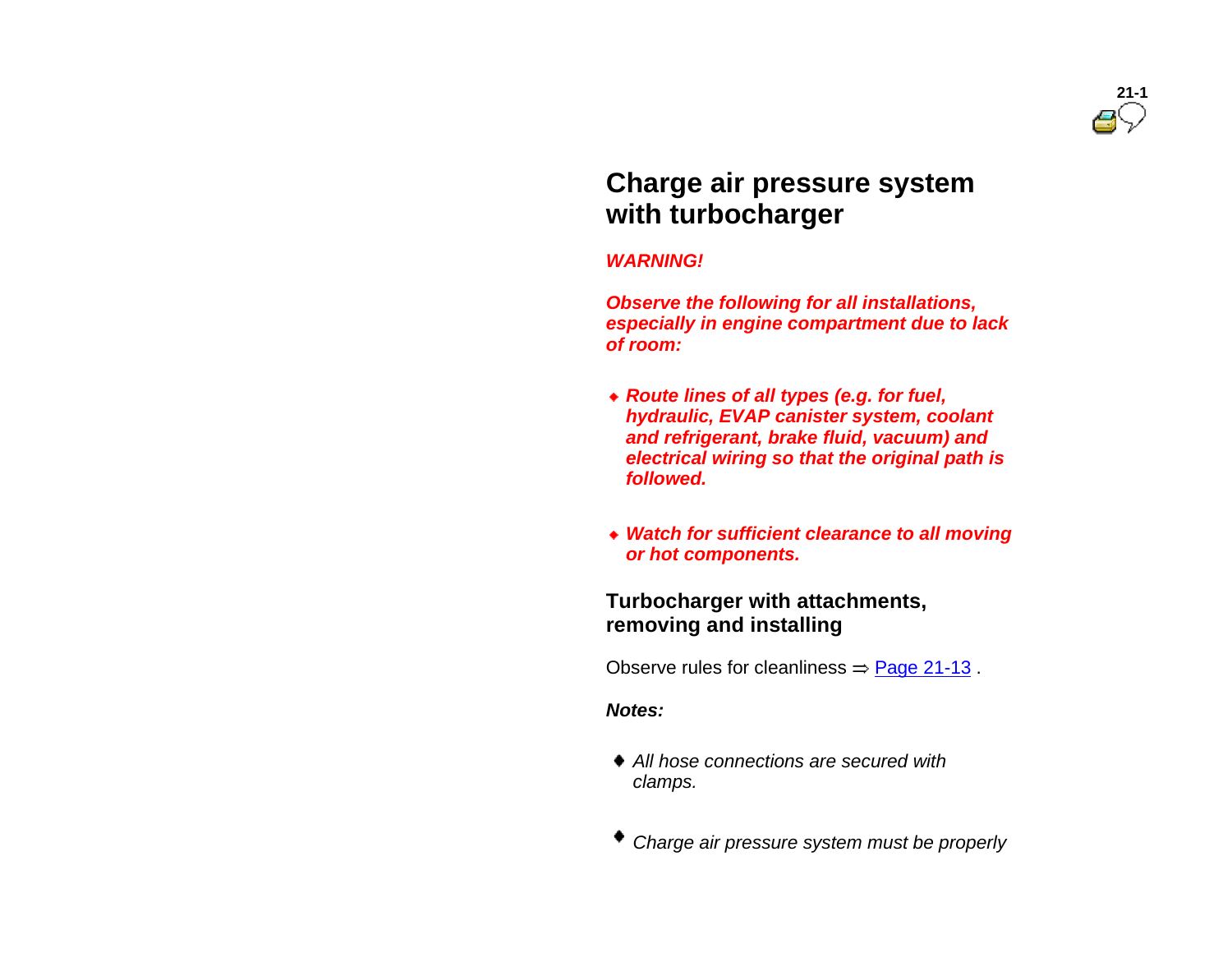*sealed.*

- *Always replace self-locking nuts.*
- *Charge air pressure hoses and their connections must be free of grease before reinstallation.*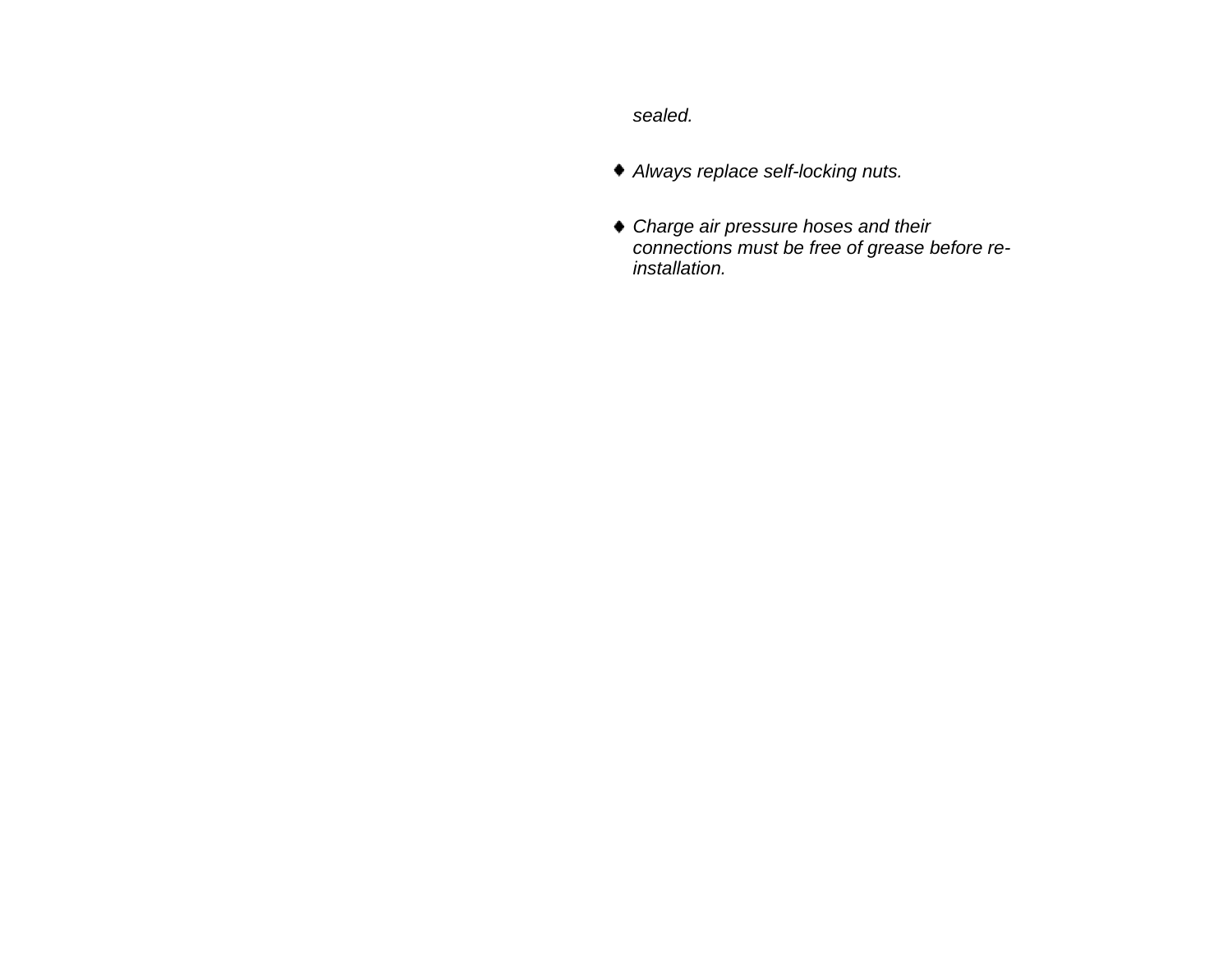



- **1 - Exhaust manifold**
- **2 - Gasket**
	- Always replace
	- Note installed position
- **3 - Seal**
	- Always replace
- **4 - Connecting piece, 30 Nm**
- **5 - From oil filter bracket**
- **6 - Oil supply line**
	- ◆ Tighten to 25 Nm
- **7 - Coolant return line**
	- ◆ Tighten to 30 Nm
- **8 - To upper coolant line**
- **9 - Connecting piece, 35 Nm**
- **10 - Washer**
- **11 - 30 Nm**
	- Always replace
	- Coat threads with G 052 112 A3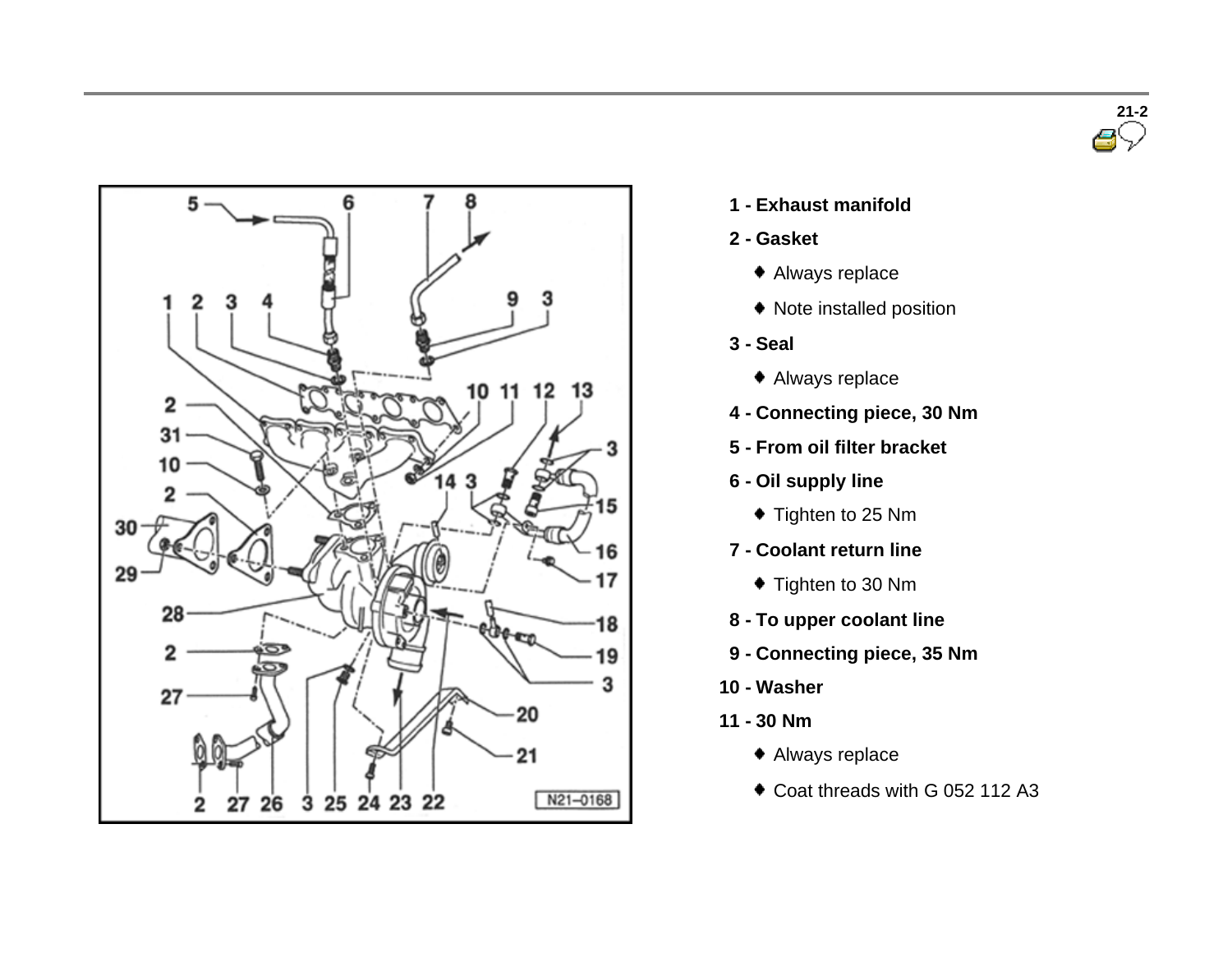



- **12 - Banjo fitting, <sup>35</sup> Nm**
- **13 - to engine block**
- **14 - Hose**
	- To wastegate bypass regulator valve -N75-  $=$  Page 21-12, item no. 24
- **15 - Banjo fitting, 35 Nm**
- **16 - Coolant supply line**
- **17 - 10 Nm**
- **18 - Hose**
	- To wastegate bypass regulator valve -N75-  $=$  Page 21-12, item no. 24
- **19 - Banjo fitting, 15 Nm**
- **20 - Bracket**
	- Between turbocharger and cylinder block
- **21 - 25 Nm**
- **22 - From air filter**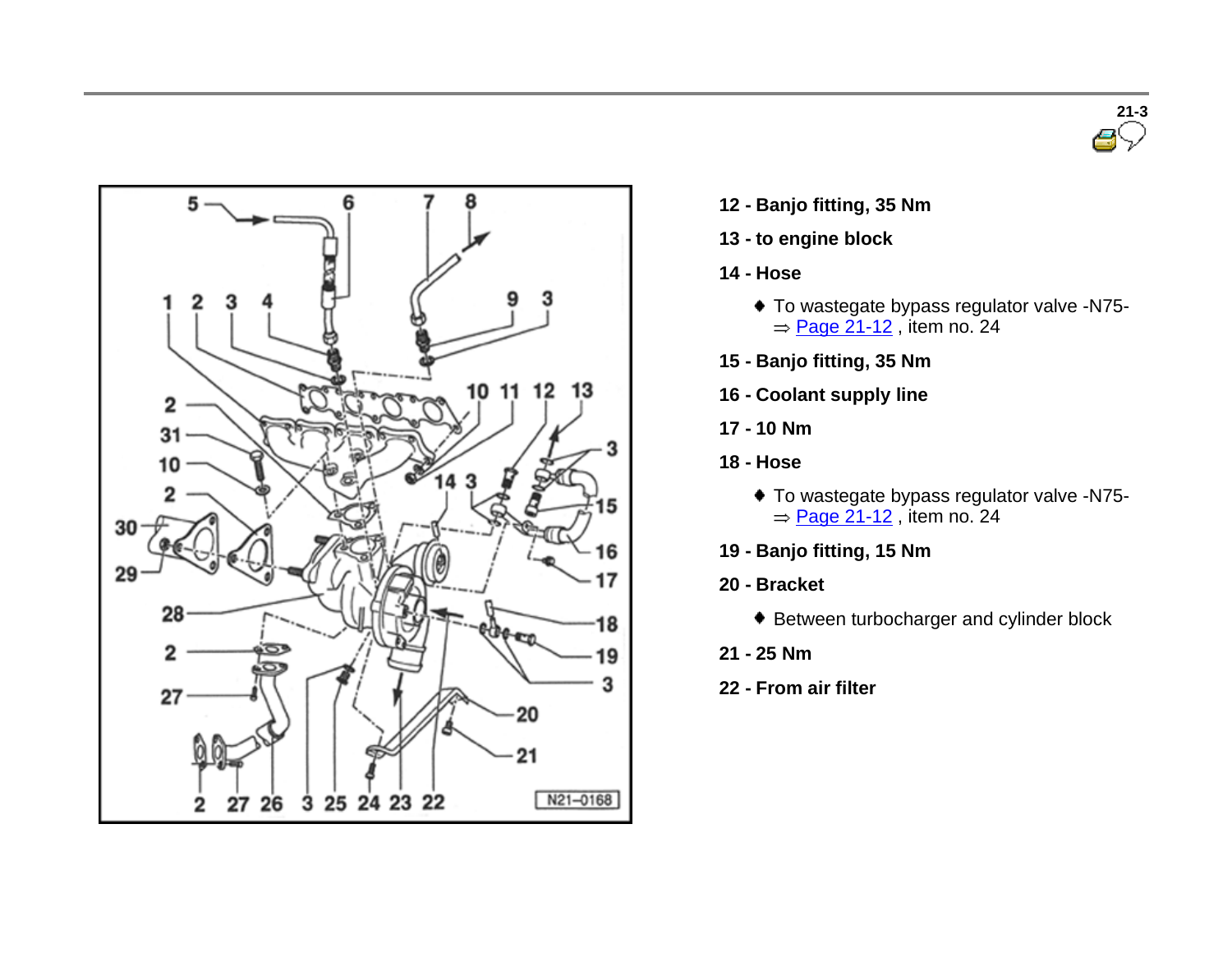



- **23 - To charge air pressure cooler**
- **24 - 10 Nm**
- **25 - Locking screw, 15 Nm**
- **26 - Oil return line**
	- ◆ To oil pan
- **27 - 10 Nm**
- **28 - Turbocharger**
	- $\bullet$  Checking charge air pressure regulation  $\Rightarrow$ Page 21-15
	- The charge air pressure regulation valve and vacuum diaphragm for charge air pressure regulation are part of the exhaust turbocharger and cannot be replaced individually.
	- ◆ Before connecting oil supply line, fill turbocharger with oil at filler tube
	- After installing turbocharger, let engine idle for approx. 1 minute without increasing engine speed. This ensures adequate oil supply to the turbocharger.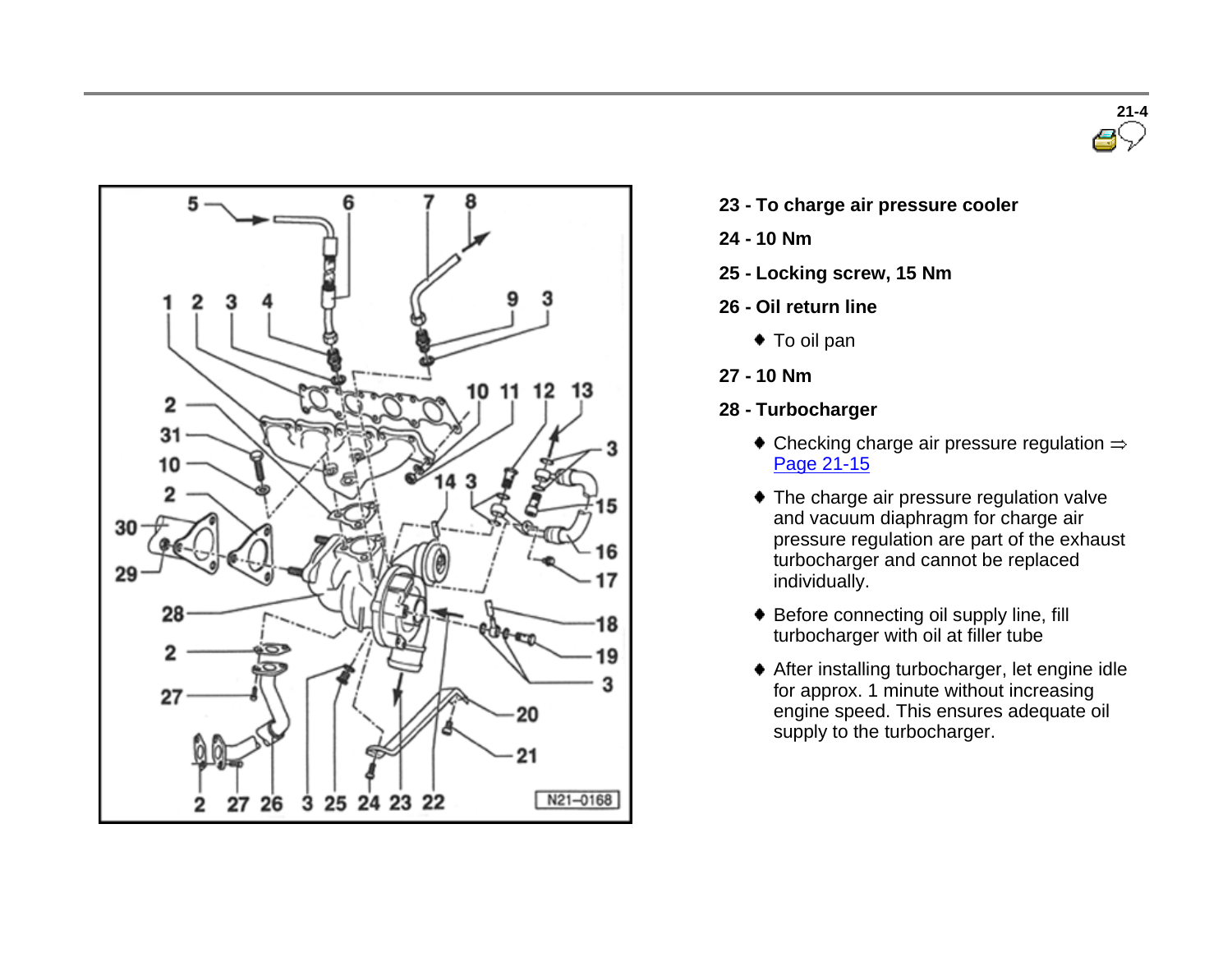



### **29 - <sup>30</sup> Nm**

- Always replace
- Coat threads with G 052 112 A3
- **30 - Catalytic converter**
- **31 - 35 Nm**
	- Always replace
	- Coat threads and bolt head contact surface with G 052 112 A3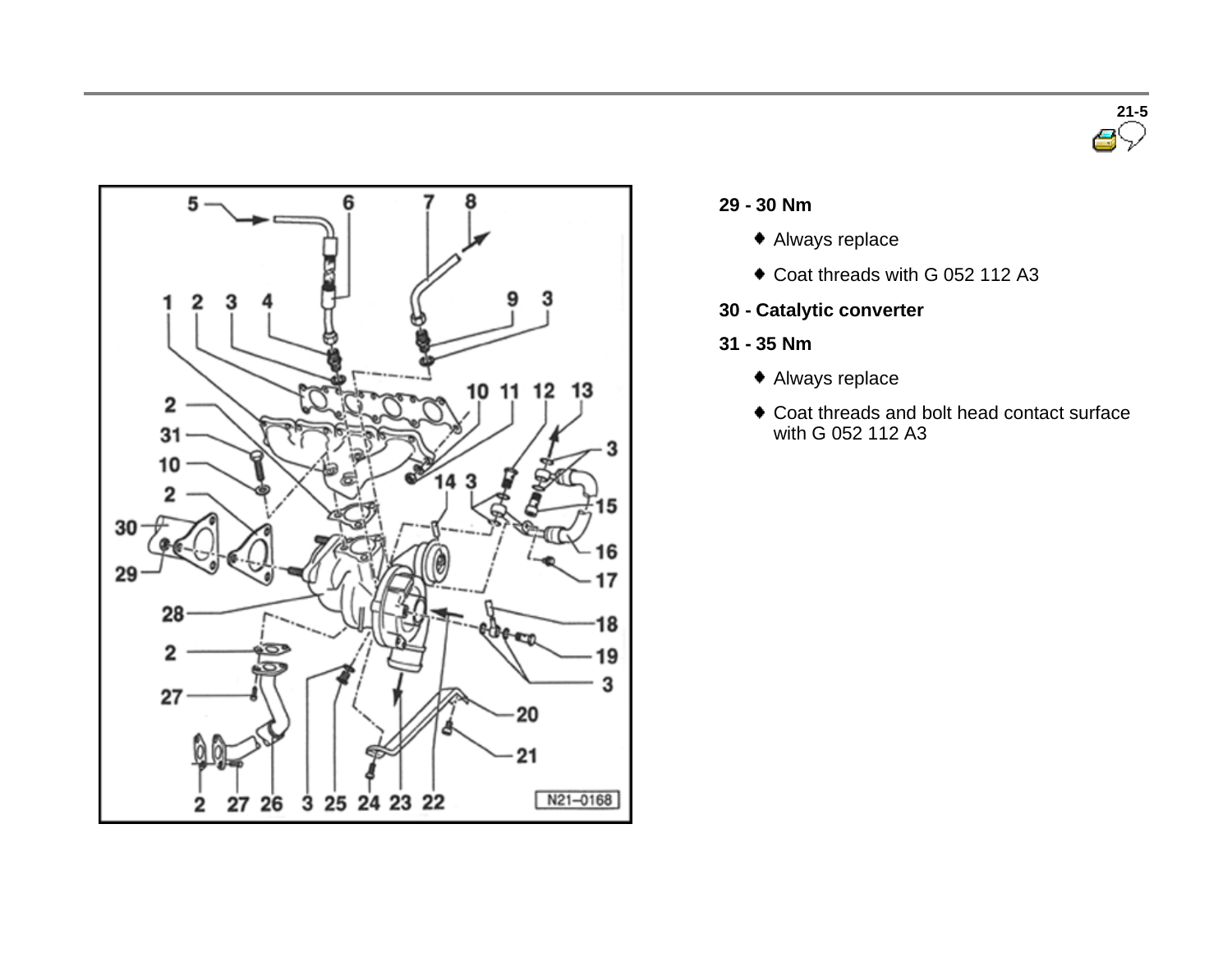



## **Charge air pressure cooler components, removing and installing**

#### *Notes:*

- *All hose connections are secured with clamps.*
- *Charge air pressure system must be properly sealed.*
- *Note assembly markings at hoses and components during installation.*
	- **1 - Intake hose**
	- **2 - From air filter**
	- **3 - From EVAP canister**
	- **4 - From crankcase ventilation**
	- **5 - To turbocharger**
	- **6 - Pressure regulation valve**
		- ◆ For crankcase ventilation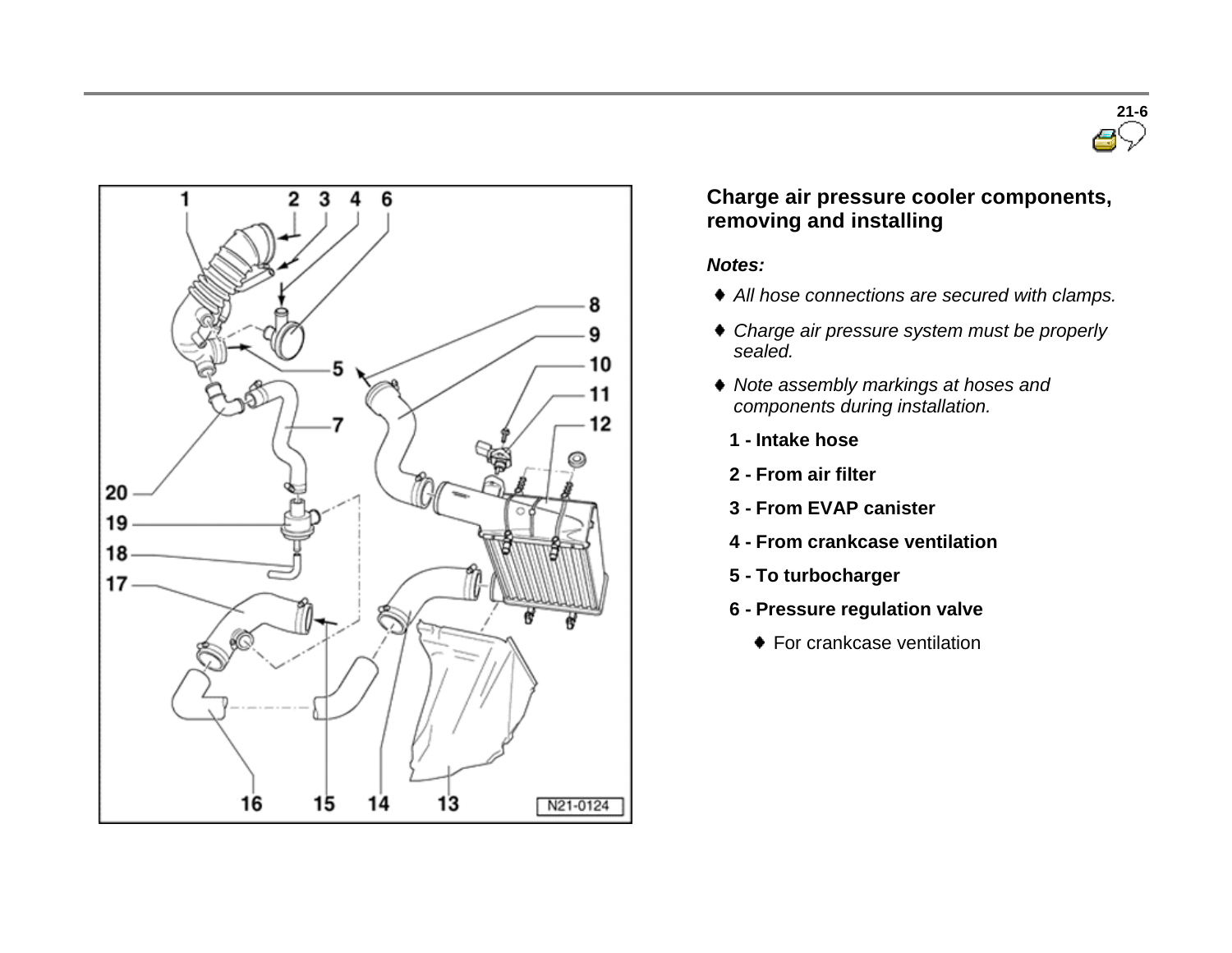



- **7 - Connection hose**
	- Note assembly markings
- **8 - To throttle valve control module**
- **9 - Connection hose**
	- Charge air pressure pressure cooler/throttle valve control module
	- Note assembly markings
- **10 - 10 Nm**
- **11 - Charge air pressure sensor -G31-**
	- ◆ Replace O-ring when damaged
	- $\textcolor{blue}{\bullet}$  Checking  $\Rightarrow$  Page 21-23
- **12 - Charge air pressure cooler**
- **13 - Air duct**
- **14 - Connection hose**
	- Transverse line/charge air pressure cooler
	- Note assembly markings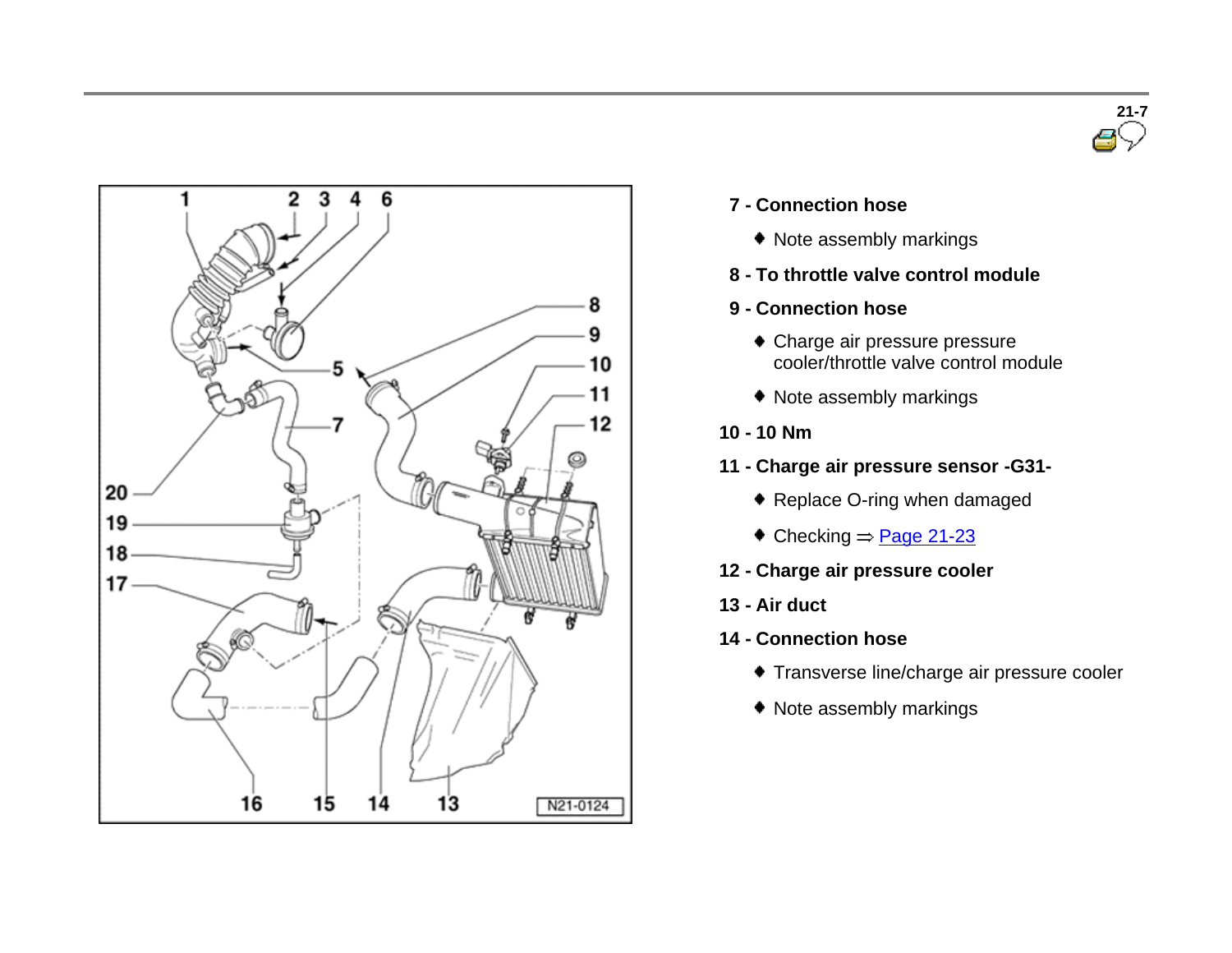



- **15 - From turbocharger**
- **16 - Transverse line**
- **17 - Connection hose**
	- Exhaust turbocharger/transverse line
	- Note assembly markings
- **18 - Vacuum line**
- **19 - Deceleration shut-off valve**
	- $\bullet$  Checking  $\Rightarrow$  Page 21-22
- **20 - Elbow**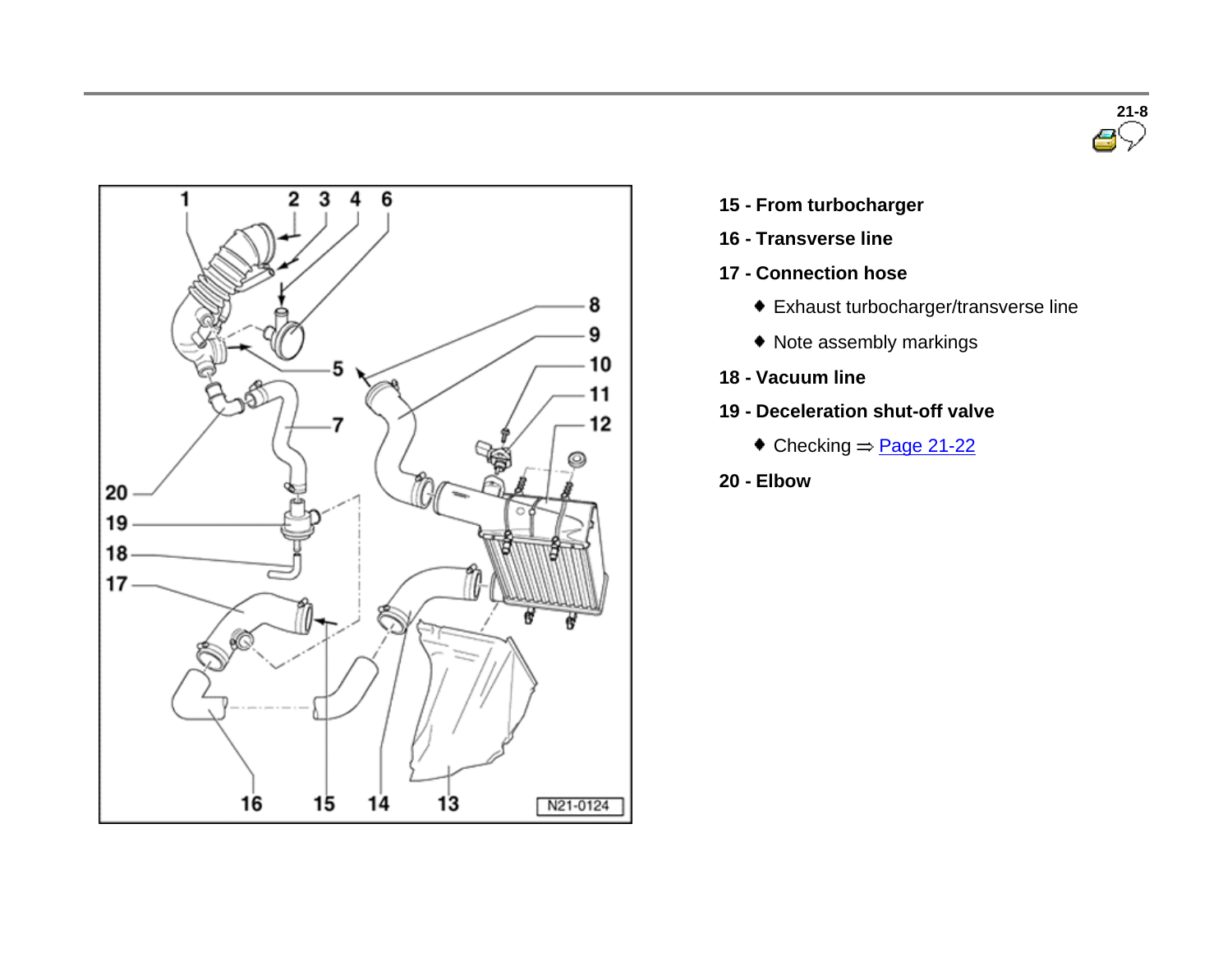



# **Turbocharging system, overview**

- **1 - EVAP canister**
- **2 - Vent line**
	- $\bullet$  From change-over valve at fuel tank  $\Rightarrow$ Page 20-3, item no. 7
- **3 - Check-valve**
	- ◆ For EVAP canister system
- **4 - Turbocharger**
	- ◆ The charge air pressure regulation valve and vacuum diaphragm for charge air pressure regulation are part of the exhaust turbocharger and cannot be replaced individually.
- **5 - Combination valve**
	- For Secondary Air Injection (AIR) system
	- $\triangle$  Checking  $\Rightarrow$  Page 26-17
- **6 - Fuel pressure regulator**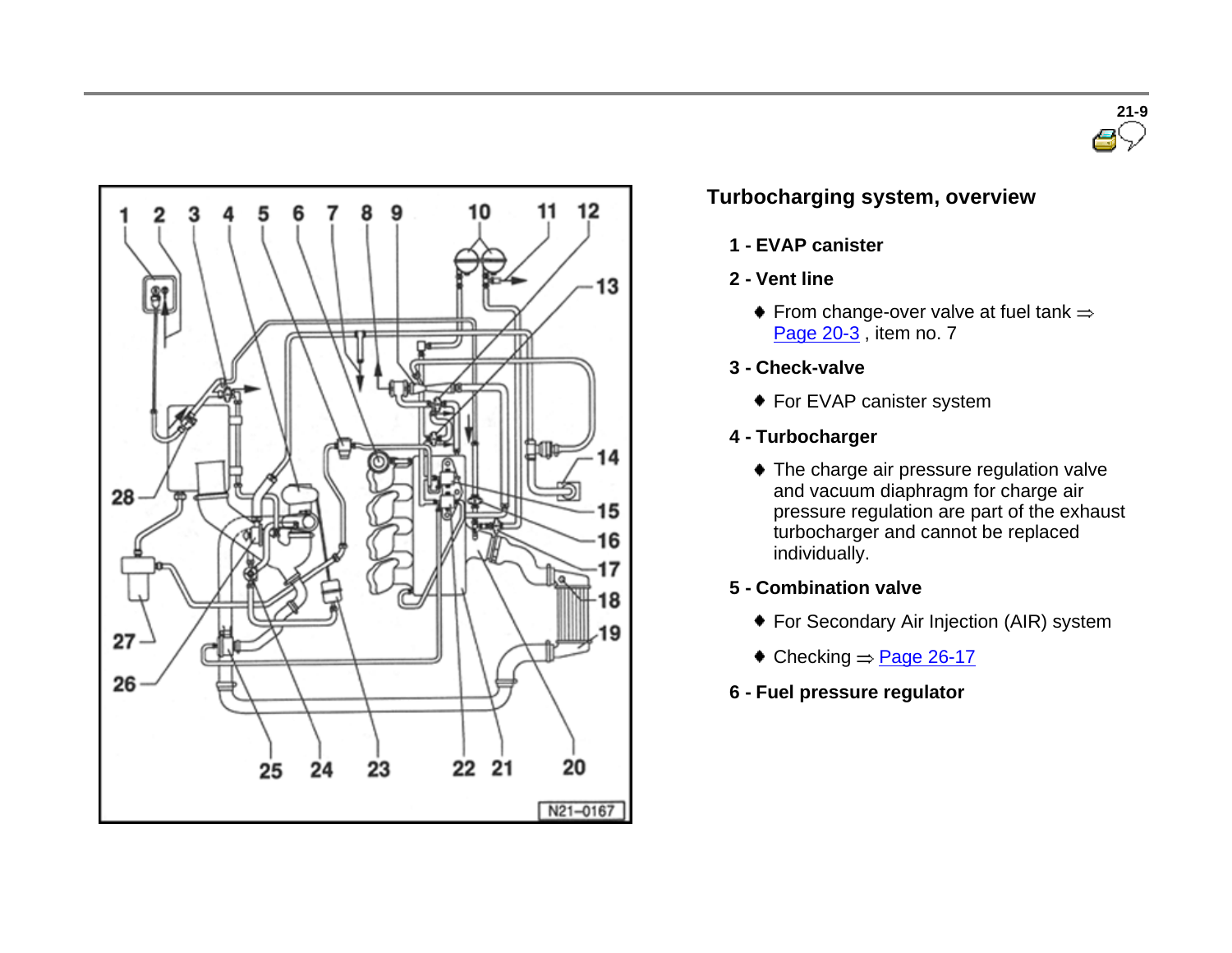



- **7 - To cylinder head cover**
	- Crankcase breather valve
- **8 - To brake booster**
- **9 - Vacuum booster**
- **10 - Vacuum reservoir**
	- $\bullet$  To separate chambers
- **11 - To diagnostic pump**
- **12 - Check-valve**
	- ◆ Bypass to vacuum booster
- **13 - Check-valve**
	- ◆ For engine vacuum control
- **14 - Crankcase ventilation**
- **15 - Secondary Air Injection (AIR) solenoid valve -N112-**
	- $\textcolor{blue}{\bullet}$  Checking  $\Rightarrow$  Page 26-21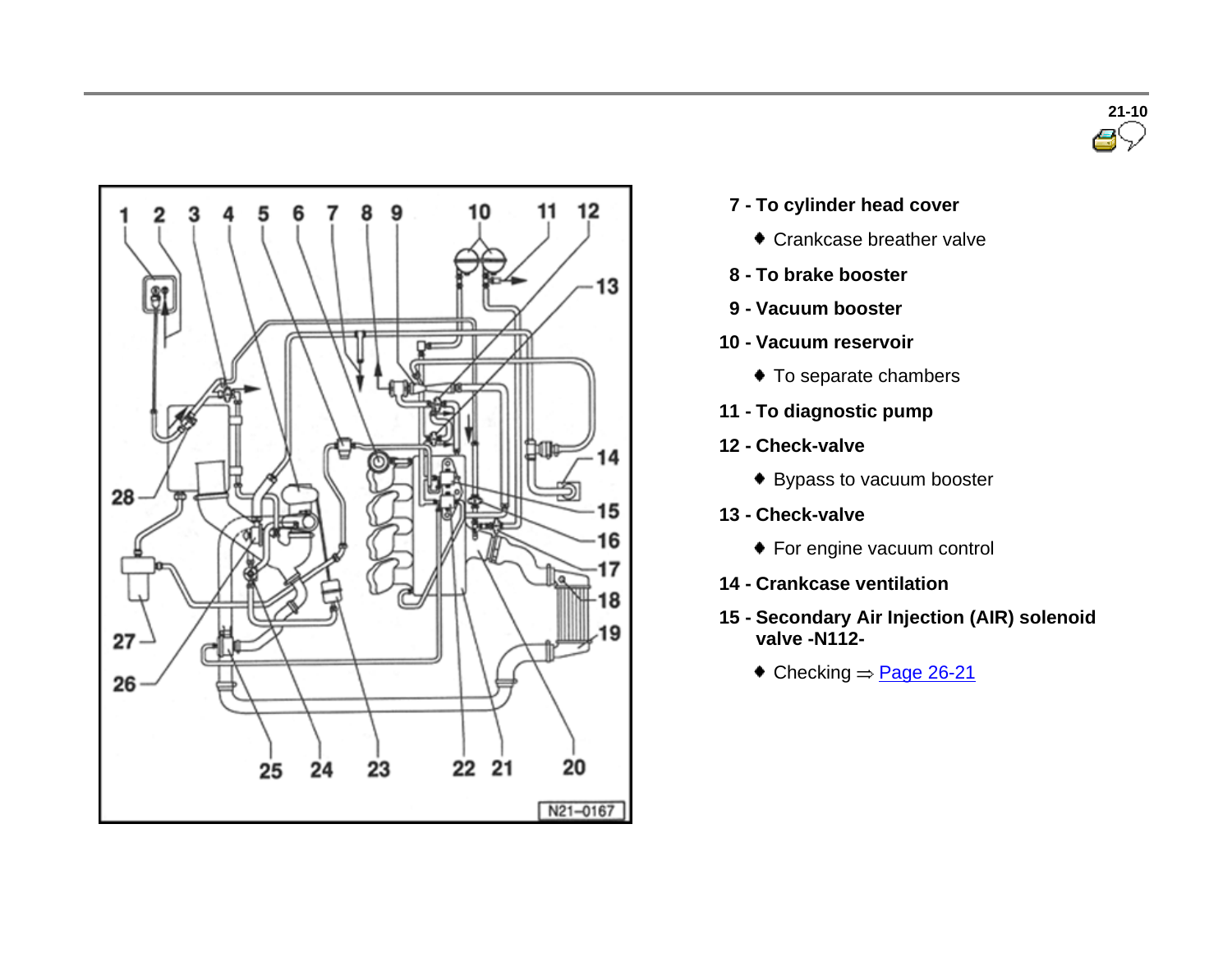



- **16 - Check-valve**
	- ◆ For EVAP canister system
- **17 - Check-valve**
	- ◆ For diagnostic pump
- **18 - Charge air pressure sensor -G31-**
	- $\bullet$  Checking  $=$  Page 21-23
- **19 - Charge air pressure cooler**
- **20 - Throttle valve control module**
- **21 - Intake manifold**
- **22 - Recirculating valve for turbocharger - N249-**
	- $\bullet$  Checking  $\Rightarrow$  Page 21-27
- **23 - Pressure unit**
	- For charge air pressure regulation valve
	- Part of turbocharger, cannot be replaced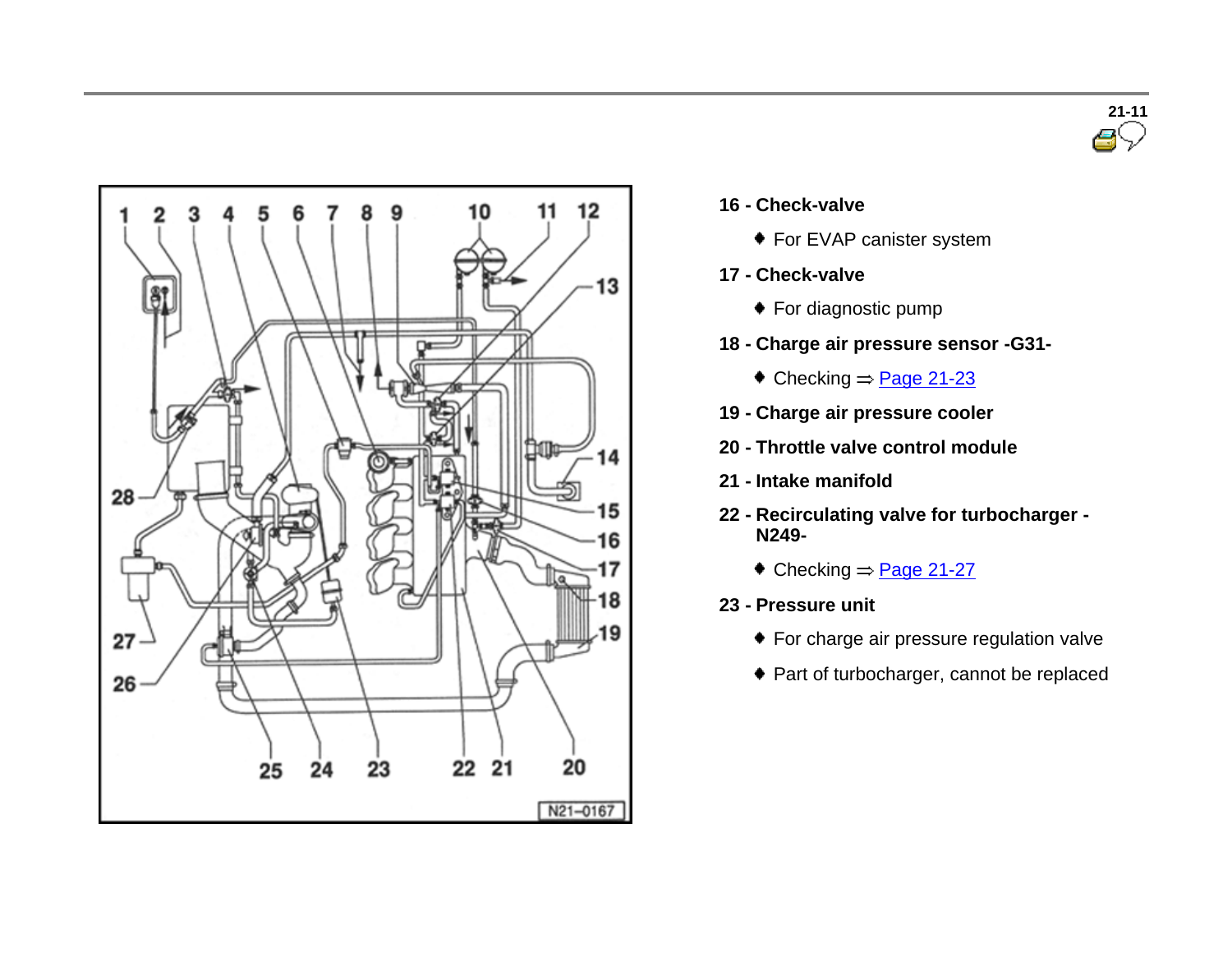



### **24 - Wastegate bypass regulator valve -N75-**

- Valve is activated (pulsed) by the Engine Control Module (ECM)
- Closed when no voltage present, limited by charge air pressure
- Checking activation:

*Repair Manual, 1.8 Liter 4-Cyl. 5V Turbo Fuel Injection & Ignition, Engine Code(s): ATW, AUG, AWM, Repair Group 01; Output Diagnostic Test Mode (DTM); Performing output Diagnostic Test Mode (DTM)*

- **25 - Deceleration shut-off valve**
- **26 - Pressure regulation valve**
	- **For crankcase ventilation**
- **27 - Secondary Air Injection (AIR) pump motor -V101-**
	- $\bullet$  Checking function  $\Rightarrow$  Page 26-19
- **28 - Evaporative Emission (EVAP) canister purge regulator valve -N80-**
	- ◆ Checking:
- *Repair Manual, 1.8 Liter 4-Cyl. 5V Turbo Fuel Injection & Ignition, Engine Code(s): ATW, AUG,*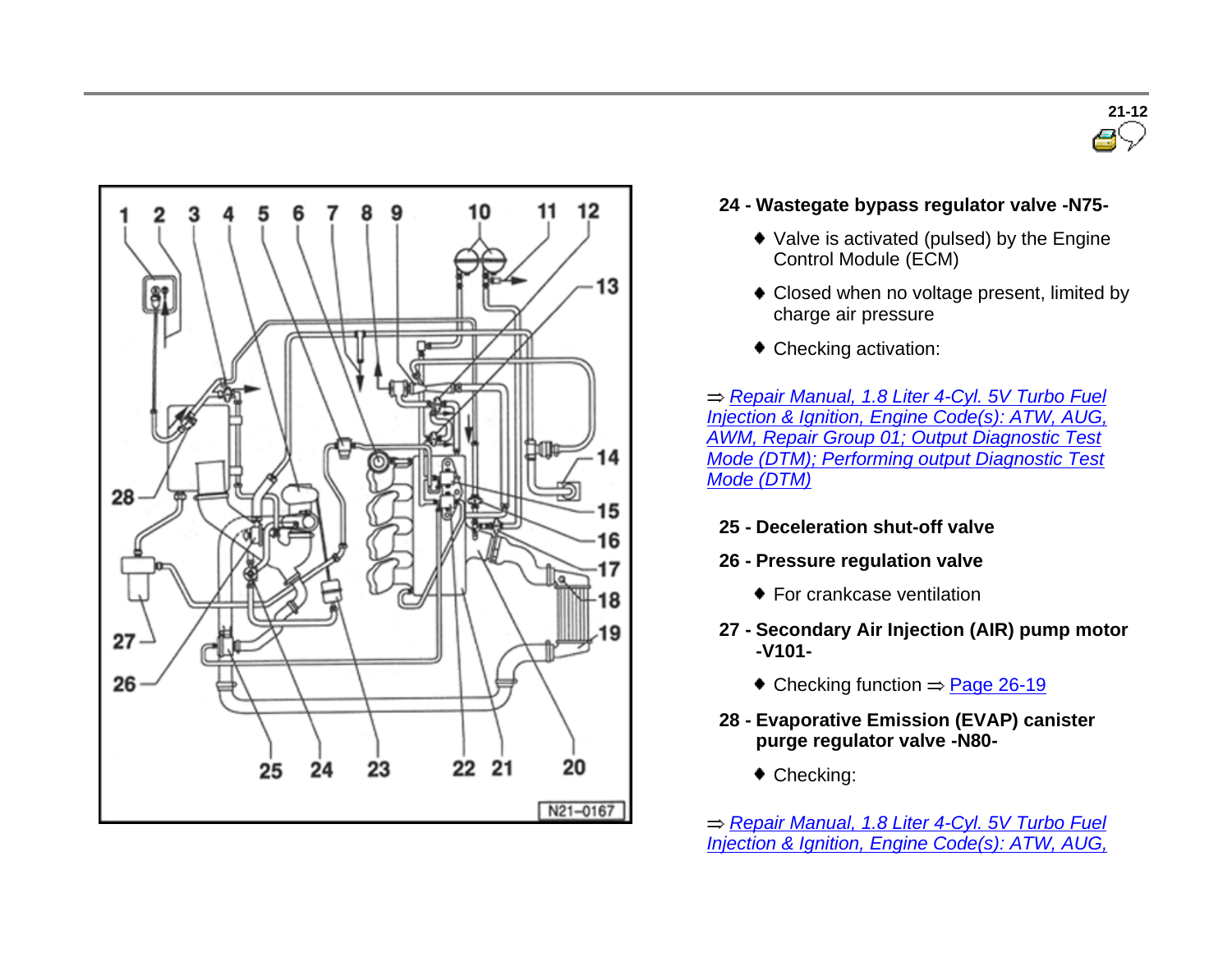*AWM, Repair Group 01; Output Diagnostic Test Mode (DTM); Performing output Diagnostic Test Mode (DTM)*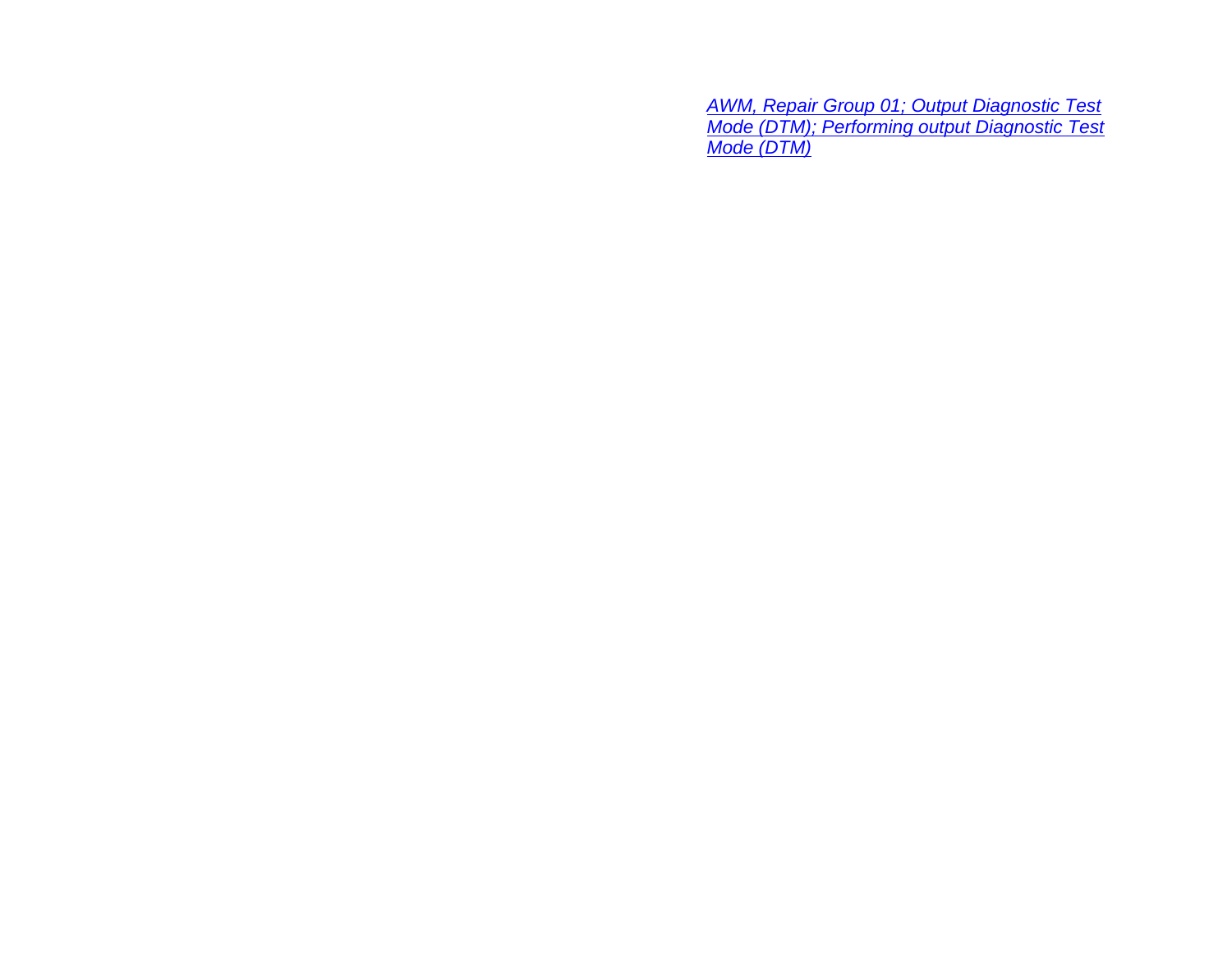

### **Rules of cleanliness**

 When working on turbocharger, carefully observe the following 5 rules:

- Thoroughly clean all connections and the surrounding area before disconnecting.
- ◆ Place parts that have been removed on a clean surface and cover. Use lint-free cloths only!
- Carefully cover over opened components or seal, if repairs are not carried out immediately.
- Only install clean components: Only unpack replacement parts immediately prior to installation. Do not use parts that have been stored loose (in tool boxes etc.)
- When the system is open: Do not work with compressed air if it can be avoided. Do not move vehicle unless absolutely necessary.